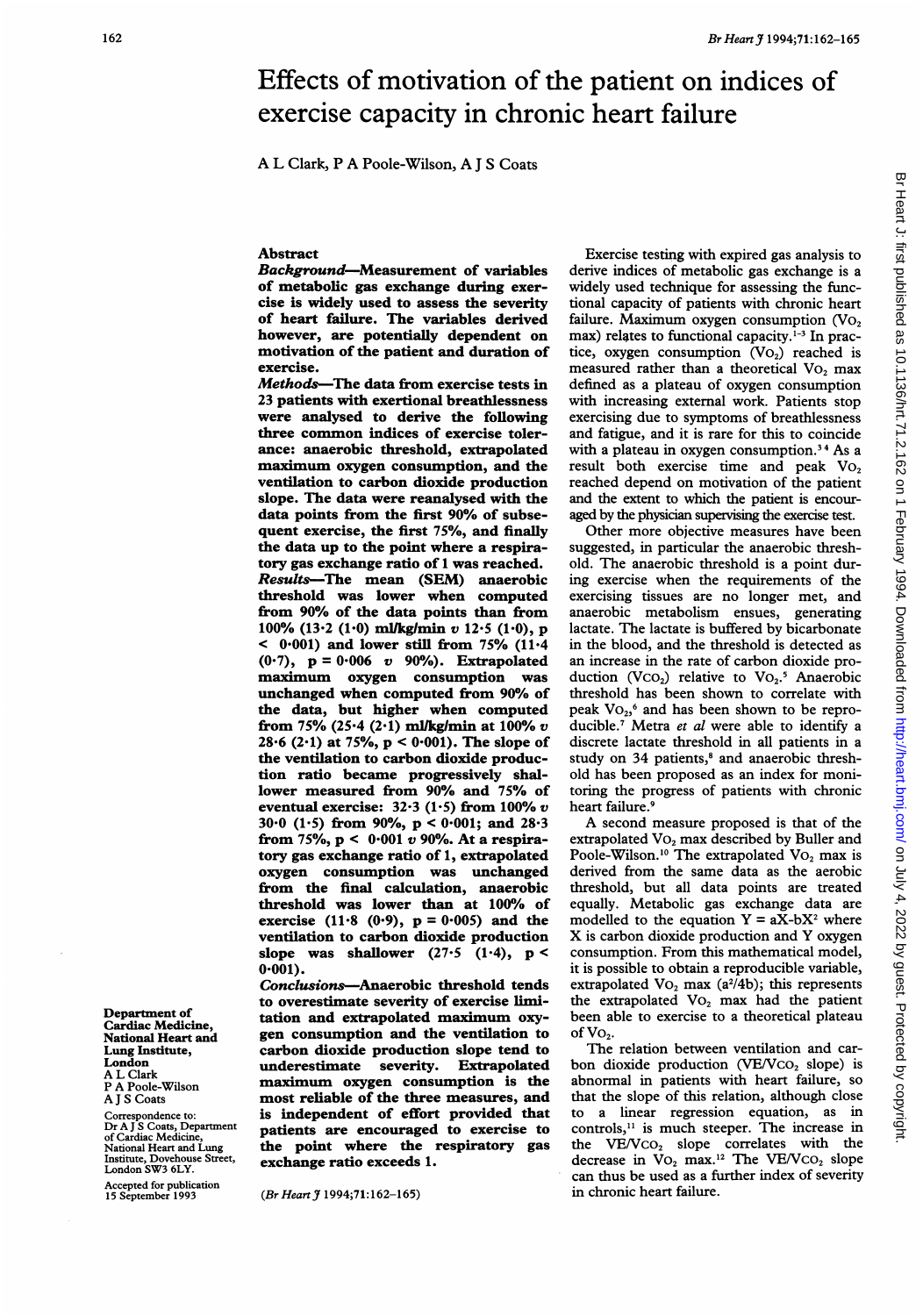Table 1 Patient characteristics

| Characteristic                                                                                            | Value                                                                                                                                                                                            |
|-----------------------------------------------------------------------------------------------------------|--------------------------------------------------------------------------------------------------------------------------------------------------------------------------------------------------|
| Mean (range) age (yr)<br>Diagnosis (n)<br><b>NYHA</b><br>peak Vo,<br>Diuretic equivalent $(mg)^*$<br>ACE† | $54.4$ (45–68); 3 F<br>Normal 4‡, IHD (14, DCM 5)<br>$0-4$ , I-3, II-6, III-5, IV-5<br>18.6(3.4)<br>$0(20)$ , I $(45)$ , II $(65)$ , III $(85)$ ,<br>IV (95)<br>0(0), I(1), II(3), III(5), IV(4) |

NYHA, New York Heart Association classification of symp-toms in chronic heart failure; IHD, ischaemic heart disease; DCM, dilated cardiomyopathy. Peak VO<sub>2</sub>, peak oxygen con-<br>sumption in ml/kg/min. \*Average daily dose of diuretic equiv-<br>alent to a dose of frusemide by NYHA class. (2 mg<br>bumetanide is assumed to be equivalent to 40 mg frus ACE, angiotensin converting enzyme. Numbers of patients in<br>each NYHA category taking an ACE inhibition. †Four sub-<br>jects aged 45-8 (10.3) presenting with shortness of breath who<br>had no cardiopulmonary abnormality on invest Average peak  $\text{Vo}_2$  in this subset was  $40.5 \text{ ml/kg/min}$ .

The measurements of anaerobic threshold, extrapolated  $Vo_2$  max, and  $VE/Vco_2$  slope do not in theory depend on reaching  $Vo_2$  max, but because of the mathematical techniques, different values could be obtained if only the data from early exercise are used. This study was designed to examine the effects of variations in patients' effort during exercise on the final value for anaerobic threshold, extrapolated  $Vo_2$  max, and the  $VE/VCO_2$  slope. Specifically, we wished to find whether the values obtained varied with duration of exercise. We also analysed the data up to the point where the respiratory gas exchange ratio reached 1. Exercise beyond this point is often taken to indicate that near maximal exercise tolerance has been reached.<sup>1314</sup>

#### Patients and methods

Maximal exercise tests from 23 consecutive patients were analysed. The exercise tests were all carried out on a treadmill with a standard Bruce protocol and an additional stage 0 for the first three minutes exercise at <sup>1</sup> mile hour with <sup>a</sup> 5% gradient. Subjects were encouraged to exercise to exhausation. Exercise test results were only analysed if



Figure 1 Relation between oxygen consumption  $(VO<sub>2</sub>)$  and carbon dioxide production  $(VCO<sub>2</sub>)$  in one patient. The plot shows the derivation of anaerobic threshold.

subjects had exercised to a point where the respiratory gas exchange ratio  $(VCO<sub>2</sub>/VO<sub>2</sub>)$  had reached at least  $1.0$ , and if the limiting factor to exercise was fatigue or breathlessness. The exercise tests were all conducted for clinical reasons in patients with exercise limitation caused by suspected left ventricular dysfunction. Table <sup>1</sup> shows patient variables. All subjects were non-oedematous. All patients except two were familiar with the exercise protocol, having had at least one previous exercise test with expired gas analysis in the past (average (range)  $4.3$  months one week to one year) before the current test). A subset of 10 patients undertook two exercise tests a week apart to allow assessment of the reproducibility of the variables.

Subjects expired through a one way valve connected to a mass spectrometer (Innovision, Denmark). Ventilation, Vo, and VCO, were calculated on line every 10 seconds by a standard inert gas dilution technique.<sup>315</sup>

The data collected were used to derive values for anaerobic threshold, extrapolated Vo, max, and VE/VCO<sub>2</sub> slope. Values were recalculated including only those data points for the first 90% of exercise, and then again including only the first 75% of exercise. We also calculated the same indices for the data up to the point at which a respiratory gas exchange ratio of <sup>1</sup> was reached; this point is often taken to indicate that exercise is near the maximum.

Anaerobic threshold was calculated by modelling  $VCO<sub>2</sub>$  as a function of  $VO<sub>2</sub>$ . Regression lines are computed for the data before and after an inflection on the  $VCO<sub>2</sub>/VO<sub>2</sub>$ slope, and the intersection of these lines is the anaerobic threshold (fig 1). Extrapolated Vo, max was derived by fitting a curve to the data plotted as  $Vo_2$  as a function of  $VCO_2$  (fig 2).<sup>10</sup> The  $VE/Vco<sub>2</sub>$  slope was calculated as a linear regression function. In all cases, the regression coefficient was  $> 0.9$ . Both VE and Vco, were measured in litres/minute, so the slope has no dimensions. All these indices were calculated by microcomputer to remove any possible contribution of observer bias.

Comparisons were made by paired Student's  $t$  test, with corrections for multiple comparisons by Scheffe's procedure. Corrected p values of  $> 0.05$  were taken to be significant. Results are quoted as means (SEM).

## Results

In the group of 10 patients undertaking two exercise tests, the average peak  $Vo_2$  was  $16·5$ ml/kg/min  $(5.2)$  for week 1, and  $16.5$   $(5.1)$ for week 2. The  $VE/VCO<sub>2</sub>$  slope for week 1 was  $37.4$  (11.4) and for week  $2\,38.0\,$  (13.0). Anaerobic threshold was  $11.8$  (3.6) ml/kg/min in week 1 and  $12.1$  (3.9) in week 2. Extrapolated  $Vo_2$  max was  $17.3$  (2.1) ml/kg/min in week 1 and  $18.2$  (2.5) in week 2. Thus in this group of patients, there seemed to be no familiarisation effect with repeated exercise tests. All these patients had previously had exercise tests, however, and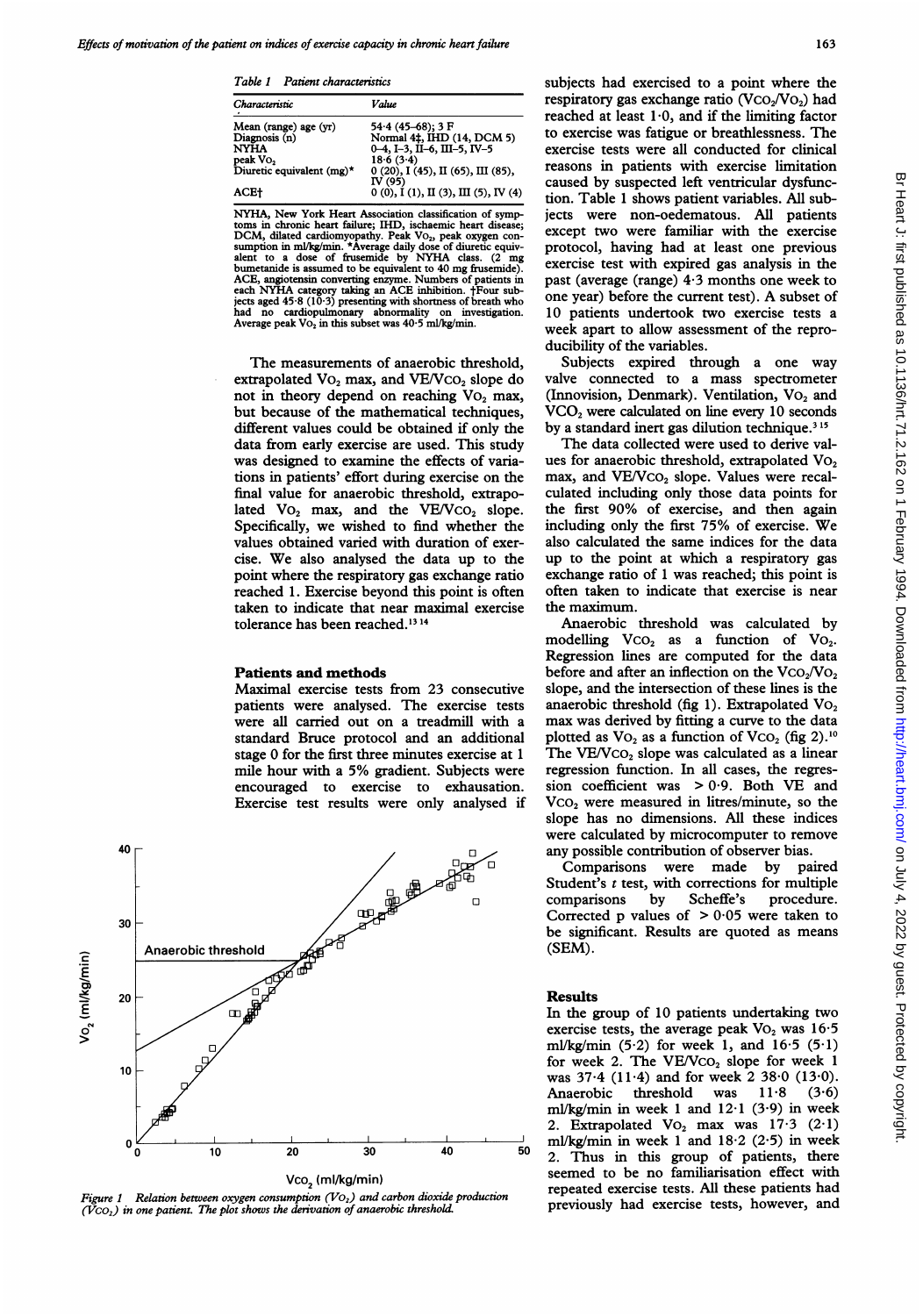

Figure 2 Same data as in fig 1 showing the derivation of extrapolated  $V_{\text{O}_2}$  max.

may be considered already familiar with the procedure.

Table 2 shows the results for all patients. All patients reached a respiratory gas exchange ratio of over  $1.0$  at peak exercise. The mean (SEM) respiratory quotient at 90% of exercise was still greater than  $1.0$  in all but three patients (1.07 (0.02) and at  $75\%$ of exercise it was  $0.98(0.02)$ .

Anaerobic threshold could not be computed for one subject at 75% of exercise due to an inadequate number of points, and extrapolated Vo<sub>2</sub> max could not be computed for two subjects at 90% and at 75% of exercise as an exponential curve could not be fitted to the data. The VE/VCO<sub>2</sub> slope was calculated in all instances.

The anaerobic thresholds calculated from data up to 90% and 75% of exercise were significantly lower than the values obtained with 100% of exercise duration. At 90% the value was 5-3% lower, and at 75%, 13-6% lower than from the data for the whole of exercise. Extrapolated  $Vo_2$ , by contrast, was unchanged when computed with the data for 90% of exercise, but was 12-6% higher when computed at 75% of eventual peak exercise.

The VE/Vco, slope was also altered when considered at earlier stages of exercise. Although the linear regression coefficient remained greater than  $0.9$  at all times, the

Table 2 Mean (SEM) results computed from 23 exercise tests with all the exercise data (100%), data from the first 90% of exercise, and data from the first 75% of exercise, and from when each subject first reached a respiratory quotient of <sup>1</sup>

|                                          | Anaerobic<br>threshold<br>$(m$ l/kg/m $m)$ | <b>EMOC</b><br>Extrapolated<br>Vo, max<br>$(m$ l/kg/min $)$ | VE/Vco,<br>slope               | Respiratory<br>quotient         |
|------------------------------------------|--------------------------------------------|-------------------------------------------------------------|--------------------------------|---------------------------------|
| 100%                                     | 13.2(1.0)                                  | 25.4(2.1)                                                   | 32.3(1.5)                      | 1.15(0.02)                      |
| 90%<br>p Value                           | 12.5(1.0)<br>$< 0.001 v 100\%$             | 25.2(1.8)<br><b>NS</b>                                      | 30.0(1.5)<br>$< 0.001 v 100\%$ | 1.07(0.02)<br>$< 0.001 v 100\%$ |
| 75%<br>p Value                           | 11.4(0.7)<br>0.006 v 90%                   | 28.6(2.1)<br>$< 0.001 v 100\%$                              | 28.3(1.4)<br>$< 0.001 v 90\%$  | 0.98(0.02)<br>$< 0.001 v 90\%$  |
| Respiratory<br>quotient $= 1$<br>p Value | 11.8(0.9)<br>0.003 v 100%                  | $28 \cdot 1(1.6)$<br><b>NS</b>                              | 27.5(1.4)<br>$< 0.001 v 100\%$ |                                 |

 $\Box$  slope was lower at earlier stages of exercise. The slope was 7% lower when calculated at 90% of exercise  $(p < 0.001 v 100%)$  and o 12-4% lower when calculated from the data at 75% of exercise ( $p < 0.001 v 90$ %).

The data from the experimental runs to the point where a respiratory gas exchange ratio of <sup>1</sup> was reached show that the anaerobic threshold was lower than at peak exercise  $(11.8 \t(0.9) v 13.2 \t(1.0) mJ/kg/min, p <$  $0.005$ ), and that the VE/VCO<sub>2</sub> slope was lower at  $27.5$  (1.4) v  $32.3$  (1.5) (p < 0.001). The extrapolated VO<sub>2</sub> max was not significantly different from the value obtained with 100% of the exercise data.

## **Discussion**

30 40 50 In assessing the severity of chronic heart failure, it is important to be able to derive as objective a measure as possible. It is known that exercise tolerance will vary with the environment, subject motivation and experience, and the enthusiasm of the supervisor. Thus a measure that is relatively independent of these factors is to be welcomed. Anaerobic threshold, extrapolated Vo, max, and the slope of VE/Vco<sub>2</sub> are three such possible measures.

Anaerobic threshold is attractive. It is straightforward for a computer algorithm to identify, and is an appealing concept. It is not, however, easy to identify in all cases<sup>16 17</sup>, and often no distinct point of change in ventilation can be identified. Recent studies showing a smooth transition to anaerobic metabolism at different times in different muscle groups make it unlikely that a single anaerobic point could be relied upon, as shown in a study by Yeh et al,<sup>18</sup> who found no observable lactate threshold in venous or arterial blood in normal subjects. It is difficult to know if this theoretical concept has any physiological meaning; certainly, ventricular function is not affected by reaching the anaerobic threshold.'9 Further, the reduction in blood lactate induced by dichloroacetate in a study by Wilson et al resulted in no change in either peak VO<sub>2</sub> or exercise time.<sup>20</sup>

Extrapolated VO<sub>2</sub> max represents a theoretical Vo<sub>2</sub> max that would have been achieved had the subject been able to continue to exercise until an objective VO<sub>2</sub> max had been reached. It is calculated from the same data as the anaerobic threshold. One attraction is that it is reported to be independent of patient motivation.'0 The analysis treats all data points equally.

We have found that when calculated from the data obtained during the first 90% of exercise, the extrapolated  $Vo_2$  max is unchanged from that obtained during the whole exercise period. Anaerobic threshold, however, is significantly lower when measured at 90% of peak exercise and is lower again when measured at 75% of the eventual 100% exercise. This reflects the fact that there is no discrete anaerobic threshold, and that with increasing exercise, the  $VCO<sub>2</sub>$  moves smoothly further and further from the  $Vo_2$ ; as